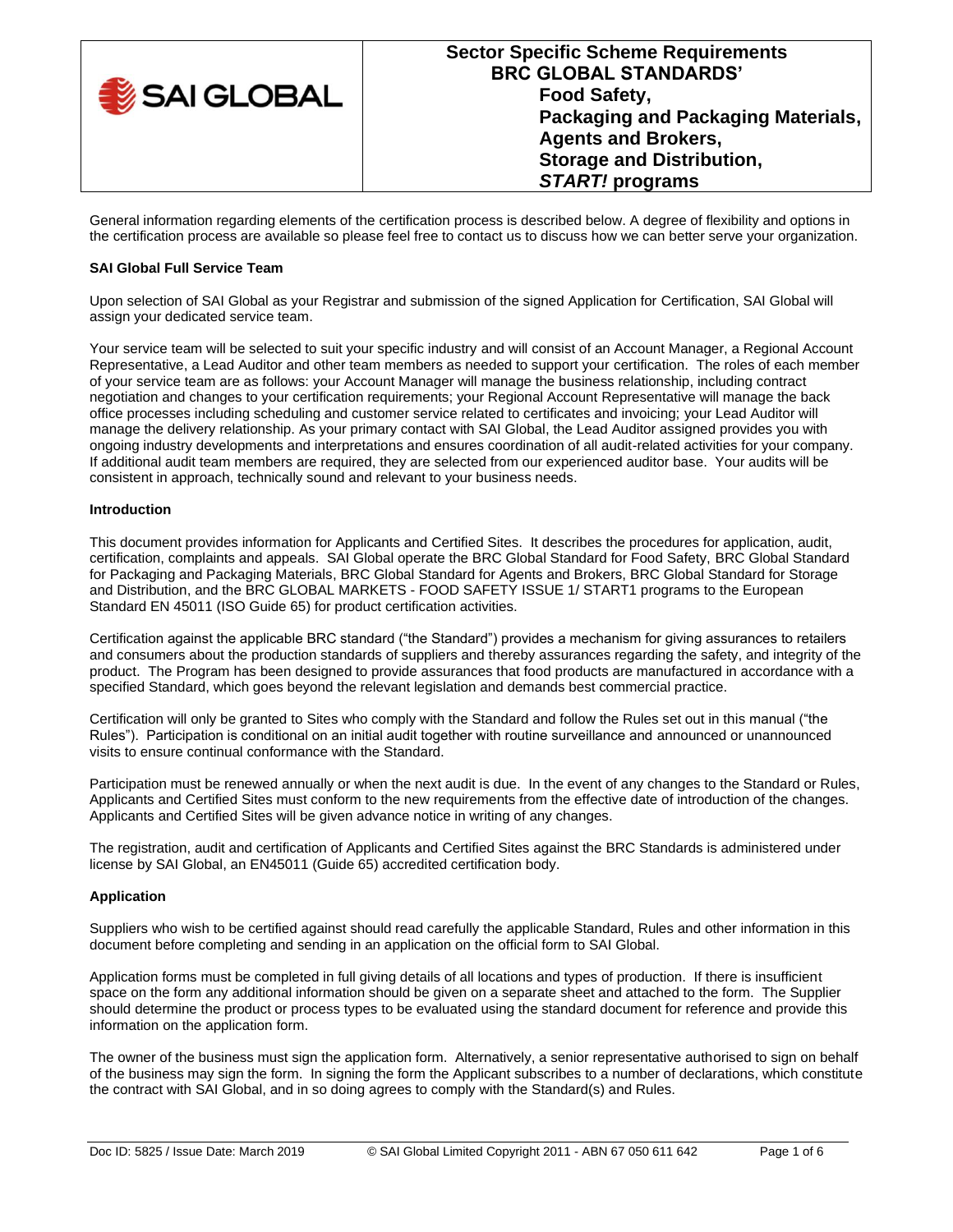| SAI GLOBAL | <b>Sector Specific Scheme Requirements</b><br><b>BRC GLOBAL STANDARDS'</b><br><b>Food Safety,</b><br>Packaging and Packaging Materials,<br><b>Agents and Brokers,</b><br><b>Storage and Distribution,</b><br><b>START!</b> programs |
|------------|-------------------------------------------------------------------------------------------------------------------------------------------------------------------------------------------------------------------------------------|
|------------|-------------------------------------------------------------------------------------------------------------------------------------------------------------------------------------------------------------------------------------|

SAI Global Certification against the BRC Standards can be achieved via various means. Please see the applicable Standard for options regarding multiple Site certification; unannounced audits etc. Any specific requirements for additional audit modules are to be in accordance with the respective protocols.

The application fee (detailed on a separate fee sheet) is payable upon submission of the application form. If the Applicant withdraws his application before the initial audit, the fee may be refundable in part at the discretion of SAI Global. Withdrawals of applications must be made in writing to the SAI Global office.

# **Audit**

The Applicant will be contacted by SAI Global to make an appointment for an audit at a mutually acceptable date. If an Applicant cannot agree a suitable appointment date for the audit the onus is on the Applicant to contact SAI Global when they are ready for the audit. The applicant must contact SAI Global within 6 months of this notice; otherwise their application will be withdrawn. This only applies to new applicants. Once certified, Certified Sites must make themselves available for audit promptly (see surveillance).

The Program Administrator will send the applicant an appointment letter, which will confirm the date and approximate time of the audit and outline the scope of the audit. Audits will cover all aspects of the Standard.

The purpose of the audit is to check that Applicants conform to all the requirements of the Standard. The auditor will need to talk to staff and to see records so that he/she can be assured that conformance can be maintained between audits. The person responsible for the day-to-day management must be available to accompany the auditor and answer any questions. The auditor will need to see a representative sample of production. If any of these requirements are not possible on the day of the audit Applicants must contact SAI Global in advance and preferably in writing to explain the situation. If the auditor cannot complete the audit in full on the day of the appointment due to the Applicant not making available all aspects required for audit, the application cannot be progressed and a further fee will be payable for the auditor to return.

If the auditor identifies any areas that do not comply with the Standard, the Applicant will be informed of these at the time. At the end of the audit, the auditor will list these areas of non-conformity on a report, which will be left with the Applicant. The Applicant will be asked to acknowledge that they have received this report and agree to its contents by signing it.

SAI Global are interested in receiving feedback from Applicants and Certified Sites on the work of auditors. Following an audit, sites may receive a questionnaire asking for their comments.

## **Certification**

Following an audit, the auditor will submit a report to the SAI Global Office. SAI Global will determine the eligibility of the Applicant for certification as a Certified Supplier. Applicants with no outstanding non-conformities will normally receive a certificate within 42 days of the audit.

If the auditor reported that an Applicant did not conform to all requirements of the Standard, SAI Global will make a decision as to certification based on the degree of non-conformity. Documentary evidence or re-visit will be required to verify that non-conformities have been rectified. If re-visit is necessary a further fee will be incurred. Where possible, each Applicant will be notified in writing of the decision in relation to their application for certification within 42 days of the initial audit.

If an application is deferred the reason(s) will be given in writing. This letter will detail the non-conformities, which were identified during the audit. The Applicant must either rectify these non-conformances within the time-scale permitted or put in writing to SAI Global any queries regarding the type or level of non-conformity identified during the audit (see Complaints).

If an application is refused SAI Global shall, by written notice, advise the Applicant of the reason(s) for the refusal, their right of appeal and provide details of the Appeal Procedure (see Appeals). If an Applicant wishes to be reconsidered following refusal a new application is required.

The final decision relating to certification (whether on appeal or otherwise) rests with the SAI Global Certification Committee whose decision is final and binding.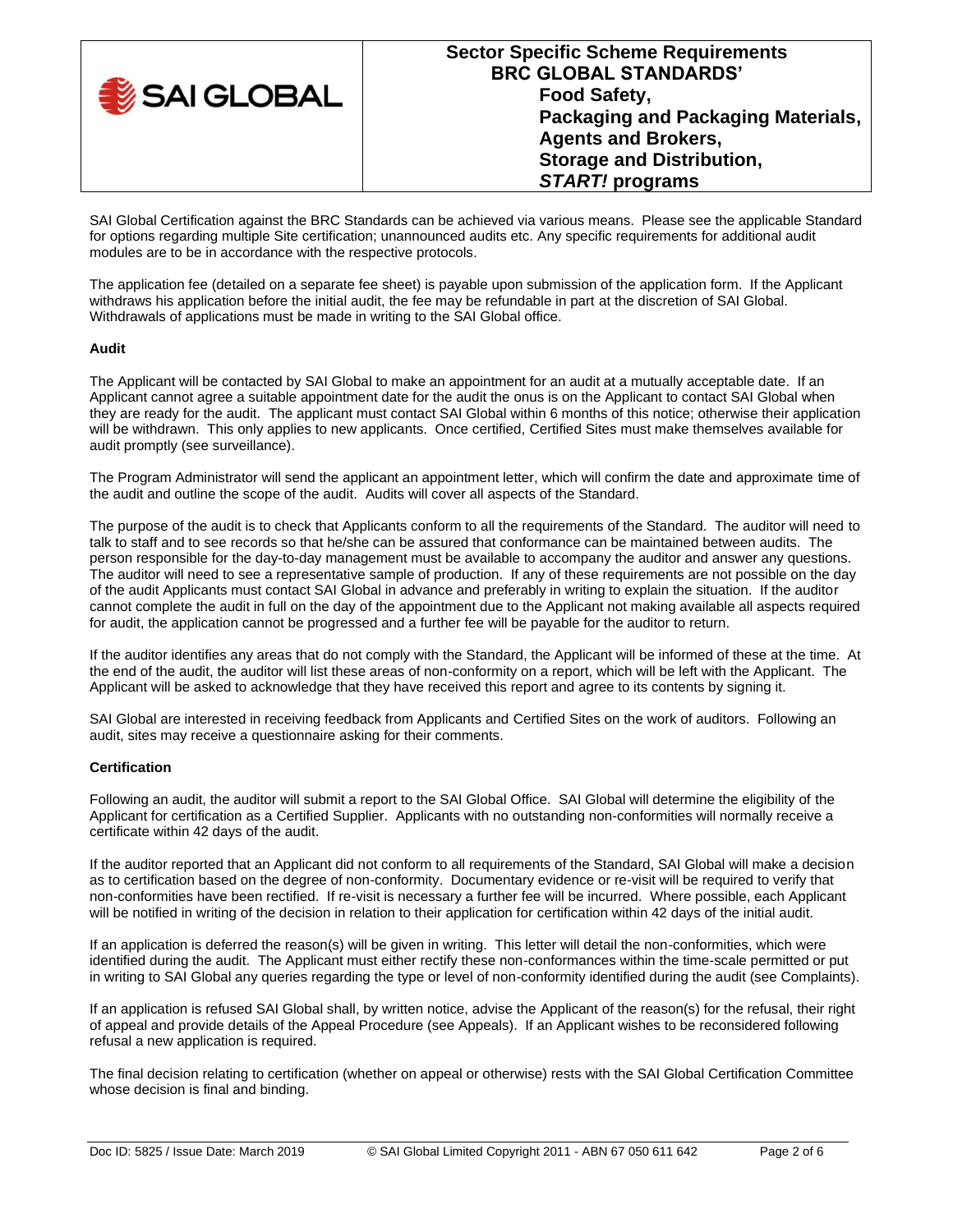| SAI GLOBAL | <b>Sector Specific Scheme Requirements</b><br><b>BRC GLOBAL STANDARDS'</b><br><b>Food Safety,</b><br>Packaging and Packaging Materials,<br><b>Agents and Brokers,</b><br><b>Storage and Distribution,</b><br><b>START!</b> programs |
|------------|-------------------------------------------------------------------------------------------------------------------------------------------------------------------------------------------------------------------------------------|
|------------|-------------------------------------------------------------------------------------------------------------------------------------------------------------------------------------------------------------------------------------|

By joining the Program the Applicant / Certified Site consents to the processing by SAI Global of data and the subsequent release of the audit report to the BRC. In all other cases the audit reports will be confidential to SAI Global and the client unless a consent form (available from the SAI Global office or SAI Global auditor) has been signed by the Applicant or Certified Site.

Certificates are not transferable and remain the property of SAI Global. Only Certified Sites can use SAI Global certificates, and strictly only in relation to the scope of their certification. Certified Sites must not make any express or implied claim that certification applies to product, locations or activities that are not included in the scope of their certificate. Only Certified Sites can use SAI Global marks or logos and only in accordance with the Conditions of Use. By joining the Program the Applicant / Certified Site consents to the transmission of certification status details including an electronic copy of the Certificate of Conformity (where one is issued) to the BRC for inclusion on the BRC Global Standards Directory Website.

## **Obligations of Certified Sites**

Certified Sites must, at all times, continue to comply with the Standard and Rules, and with the declarations detailed on the application form. The Standard and Rules are additional to any statutory requirements and nothing in the Standard or Rules shall be deemed as providing exemption from current legislation.

Certified Sites must inform SAI Global if their circumstances change during the period of certification, which may affect their conformity to the Standard. These would include changes to ownership and significant changes to facilities or management. SAI Global will assess whether a re-audit is necessary to ensure continued suitability for certification.

Certified Sites must notify SAI Global immediately if they are subject to any legal action with regard to legislation concerned with food safety (including use of illegal substances, pesticides, animal welfare, infestation, food poisoning and any other serious contamination issues). Certified Sites must also notify SAI Global of any product withdrawals or recalls. SAI Global will assess whether a re-audit is necessary to ensure continued suitability for certification.

Certified Sites must obtain the consent of SAI Global to use certification against the Global Standard for Food Safety as a defence to any legal action or investigation against them. Prior to giving this consent, SAI Global reserves the right to undertake an audit to confirm continued conformance to the Standard and Rules at any time for an additional audit fee which will be paid by the Certified Site.

# **Special Visits/Follow-up Audits**

SAI Global will carry out special visits/audits or follow-up visits to ensure that certified Sites continue to meet the Standard. Surveillance audits will involve a full audit against all the requirements of the Standard. These visits/audits will involve a follow up on non-conformities raised at the previous audit and relevant sections of the standard to confirm maintenance of the requirements of the standard and provide confidence with respect to on-going certification. It is a condition of these rules that Certified Sites make themselves available for these audits. Details of costs for surveillance, re-visits to clear nonconformities and Special visits/audits are published on the fees sheet.

Special visits/audits may be conducted with or without prior notice. Details of costs for Special visits/audits are published on the fees sheet.

Audit reports from Special visits/audits will be reviewed by SAI Global to ensure that the requirements of the Standard are being maintained.

If the auditor reports that a Certified Site no longer conforms to the Standard, the Certified Site will receive on the day hand written details of non-conformities identified during the audit. The Certified Site must either rectify these non-conformities within the time-scale permitted or put in writing to SAI Global any queries regarding type or level of non-conformity raised (see complaints).

If the non-conformities are not rectified within the permitted time scale, the Certified Site will receive a final reminder notification. If the non-conformities are still not rectified after this final warning, the Certified Site will be suspended.

If a suspended non-conforming supplier does not make contact with the SAI Global office within the 7 days the Sites registration and certification will be revoked. A fresh application will be needed to re-join the Program.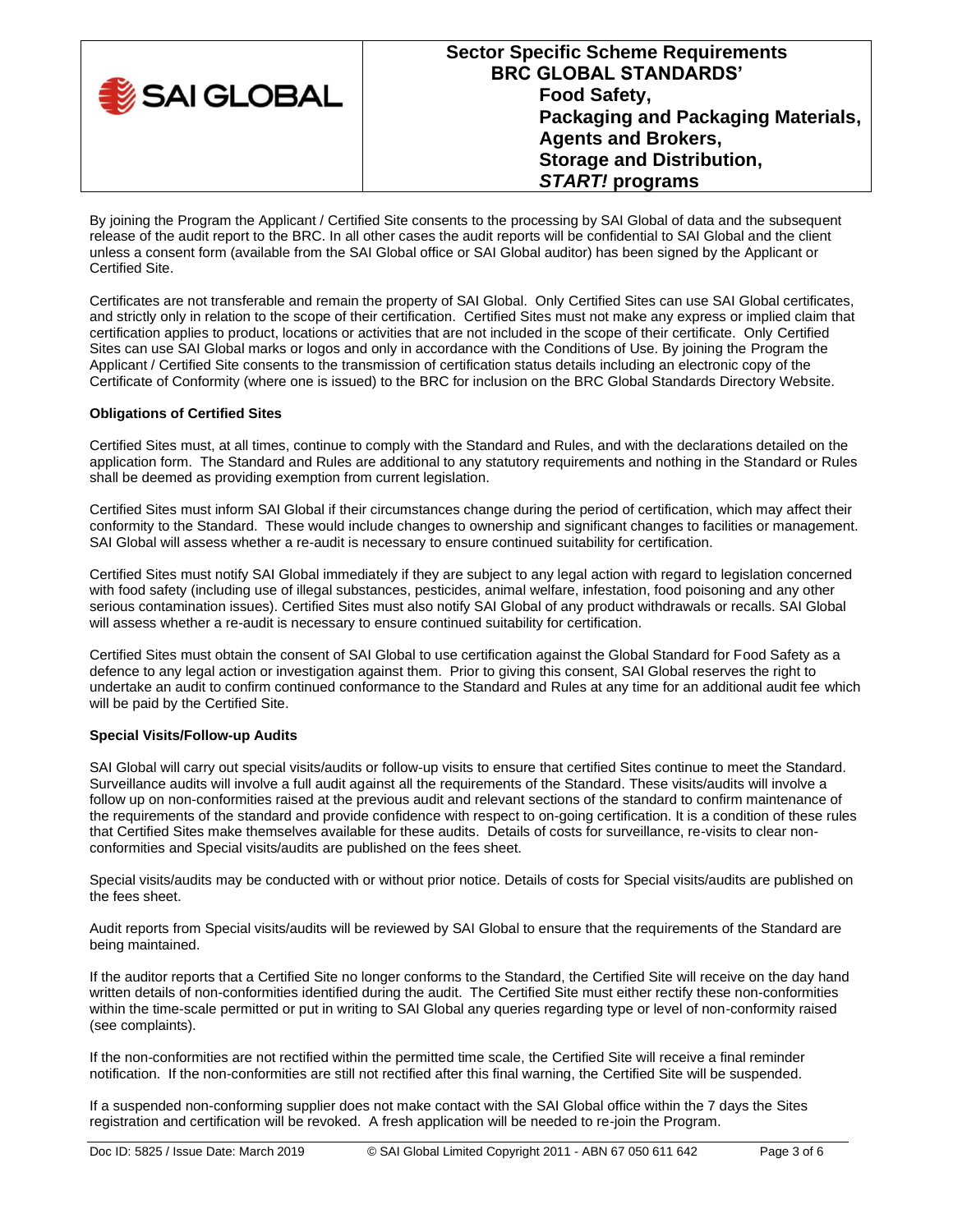

#### **Renewal of Certification**

The period of validity of certification shall be in line with the requirements specified in the applicable Standard. SAI Global will normally contact Certified Sites 3 months before the re-audit due date to arrange renewal.

The renewal fee is payable before the due date. Renewal fees cannot be refunded. SAI Global reserves the right to amend fees as necessary and will notify Applicants and Certified Sites in writing of any amendments to fees.

If SAI Global does not receive a renewal remittance within 14 days after the due date then certification will be suspended. The Supplier must return their Certificate of Conformity and must not make any further claims, whether express or implied, that he is certified by SAI Global.

If a suspended supplier does not make contact with the SAI Global office within a further 14 days (28 days after the due date), the Sites registration and certification will be revoked. A fresh application will then be needed if the Supplier wishes to be certified against the Standard.

Frequency of audit will be as defined by the Standard depending on the grade (score) attained in the previous audit and with due account of the seasonality of any production. It is not acceptable for Certified Sites to delay such audits. The audit must take place within the audit time window associated with the Certificate of Conformity.

It is the responsibility of the Certified Site to maintain certification. If not, participation may be suspended. Where an audit is delayed beyond the due date, except in justifiable circumstances, this shall result in a major non-conformity being awarded at the next audit. If the Certified Site has difficulties in agreeing an appointment with the auditor, then the Certified Site must contact the SAI Global office to explain the position. If it is, the Certified Site will be sent a letter confirming certification, a certificate of conformity and the audit report normally within 42 days.

#### **Refusal/Suspension of Certificate**

An Applicant or Certified site who has had a conviction for any offence in connection with food production in the past 3 years or in any longer period which corresponds with any sentence imposed by a Court must declare this (in the case of the Applicant, on the Application form and in the case of an Certified Site immediately in writing to the SAI Global office). The Applicant or Certified Site may be refused/suspended from certification with immediate effect by written notice from SAI Global. Re-application/re-admission will not normally be considered for 3 months from the date of conviction and will be subject to a re-audit.

Suspended Suppliers must return their Certificates of Conformity to SAI Global forthwith and must not make any further claims whether express or implied, that they are certified by SAI Global.

In all cases of refusal/suspension of participation, there is no entitlement to any refund of fees.

Any Applicant/Certified site who is refused/suspended from participation has the right of appeal against this decision. SAI Global shall by written notice advise the applicant/certified site of the right of appeal and provide details of the Appeal Procedure (see Appeals).

## **Revocation of Participation/ Withdrawal of Certificate**

Any certified site who is in breach of any provisions of the Standard and/or Rules may have their certification against the Standard revoked with immediate effect by written notice from SAI Global. This notice will inform the Certified Site of the reasons for revocation and will also provide details of the Appeal Procedure (see Appeals).

A certified site may voluntarily withdraw from certification against the Standard by notification of such in writing to SAI Global. In all cases of revocation/withdrawal of participation, there is no entitlement to any refund of fees. The supplier must return their Certificate of Conformity and must not make any further claims, whether express or implied, that they are certified by SAI Global.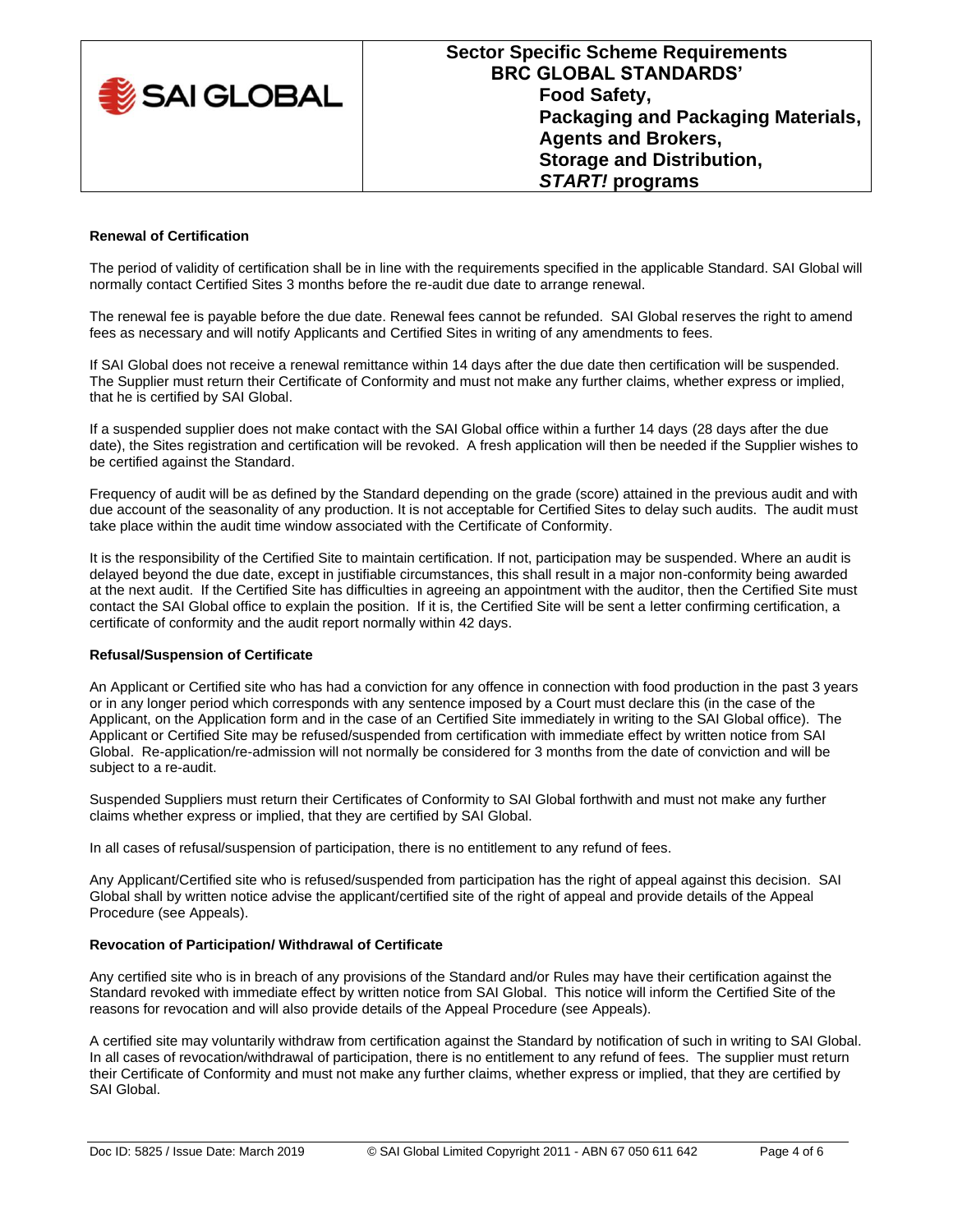| SAI GLOBAL | <b>Sector Specific Scheme Requirements</b><br><b>BRC GLOBAL STANDARDS'</b><br><b>Food Safety,</b><br>Packaging and Packaging Materials,<br><b>Agents and Brokers,</b><br><b>Storage and Distribution,</b><br><b>START!</b> programs |
|------------|-------------------------------------------------------------------------------------------------------------------------------------------------------------------------------------------------------------------------------------|
|------------|-------------------------------------------------------------------------------------------------------------------------------------------------------------------------------------------------------------------------------------|

Certified sites whose certification is revoked must make a new application if they wish to re-gain certification. No new application will normally be considered by SAI Global for a period of at least 3 months following revocation.

A certified site whose certification has been revoked has the right of appeal against this decision. SAI Global shall by written notice advise the Certified Site of the right of appeal and provide details of the Appeal Procedure (see Appeals).

## **Complaints & Appeals**

Where a complaint is made to SAI Global the complainant will be asked to make the complaint in writing. All complaints whether about Applicants/Certified sites, SAI Global Auditors, or SAI Global Administration or a request to review a non-conformance or concerning a certification decision, will be properly investigated. The complainant will be notified of the outcome of investigation and be informed of the Appeals process.

If an Applicant or Certified site wishes to appeal against a certification decision (dissatisfied by a response/closure of a complaint, or in relation to non-conformities noted on reports, or suspension, refusal or withdrawal/revocation of certification) they must write to SAI Global giving reasons why they believe the decision is wrong, and should also provide any relevant supporting evidence.

Appeal against a certification decision must be received in the SAI Global office within 7 days of the Applicant/Certified Site receiving notification of the certification decision. For the avoidance of doubt, only one appeal will be allowable for each certification decision arising from the same factual circumstances.

SAI Global will usually contact the Applicant/Certified site to clarify the basis for appeal. This may lead to the issue being resolved. Otherwise, after due process, a copy of the determination and reasons would be provided to the claimant. Requests for Appeal may be subject to a non-refundable administration fee. In the event of an unsuccessful appeal SAI Global reserve the right to charge costs of conducting the appeal.

All complaints about Applicants/Certified Sites, SAI Global Auditors or SAI Global Administration will be properly investigated including consideration by SAI Global of any representatives, and all necessary action taken.

## **Confirmation of Participation**

Other than releasing the Applicant / Certified Site certification status to the BRC, including an electronic copy of the certificate of conformity, SAI Global will treat all information about Applicants and Certified Site with strictest confidence, but will respond to queries from third parties who wish to confirm the status of any Certified Site as follows:

SAI Global will give the membership number, name and address and confirm if the site is a Certified Site, the reference number, expiry date and scope of certification.

SAI Global will also comply with the BRC Framework Agreement requirement to release a copy of the audit report to the BRC or any BRC Member to whom the Applicant / Certified Site provides goods or services. Other than complying with this requirement, SAI Global will not divulge more specific information than that described the BRC Framework Agreement (such as details of individual audit reports) to any third party, without the Applicants/Certified Sites written agreement.

SAI Global may notify those with a commercial interest, for example other suppliers, retailers, and customers, that a certified site's certification has been suspended or revoked.

## **Liability**

SAI Global will not be liable for any potential, estimated loss of earnings by Applicants or Certified Sites with regard to any provisions of the Standard or Rules or the administration or operation of the Standard or rules by SAI Global.

SAI Global will not be liable in regard of any audit, or the exercise of any of their rights, or powers, or duties under the Standard or Rules.

SAI Global will not be liable for any losses that arise from, including without limitation, any industrial action or the failure of any machine, data processing system, transmission link or any other events outside its reasonable control.